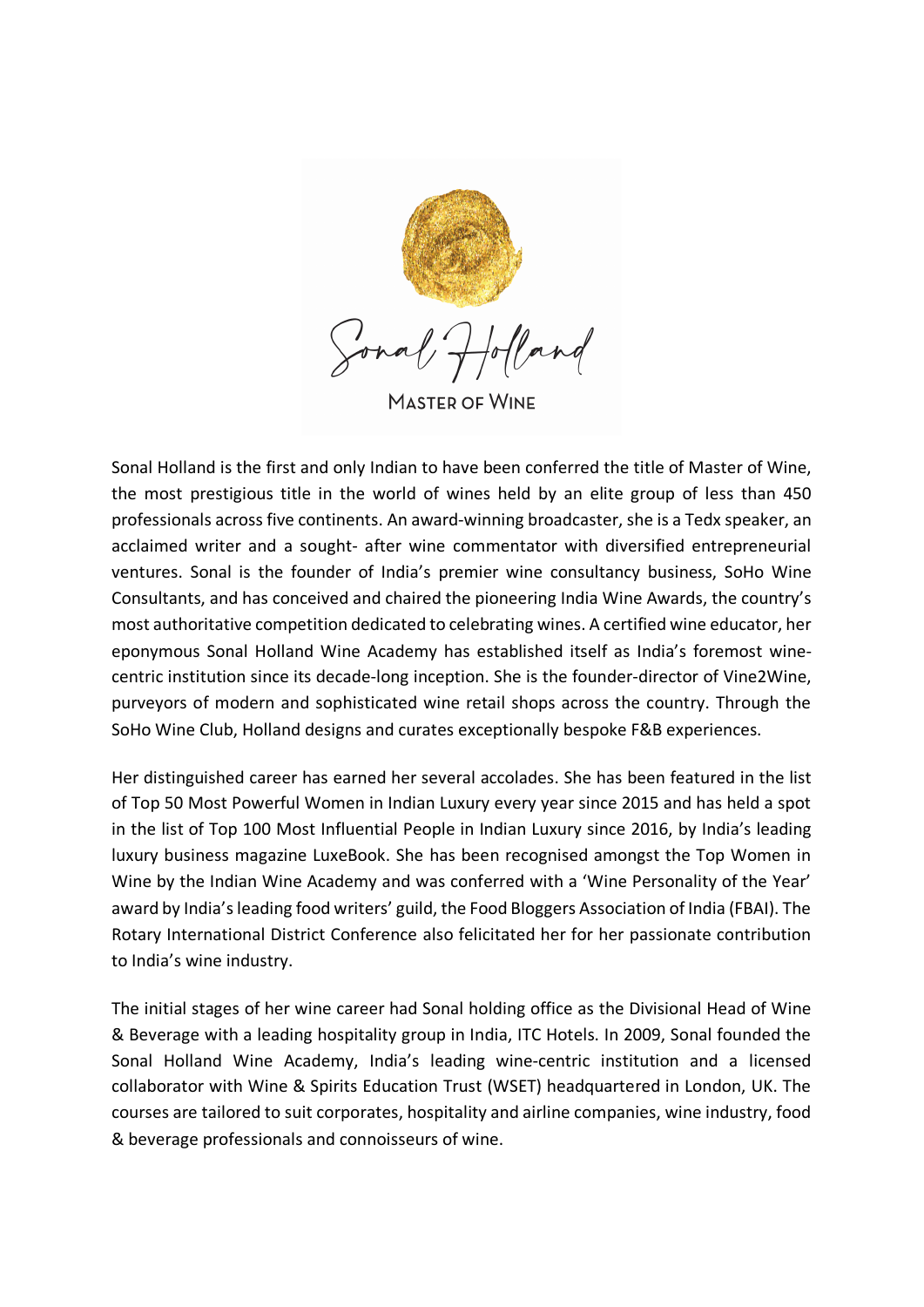In 2016, Sonal launched SoHo Wine Consultants, offering bespoke services to the Hospitality and AlcoBev industry. With her domain expertise on the business of wines and spirits in India, Sonal is drawing global attention to the country's young and exciting beverage industry. Her vast cultural knowledge has made her a sought-after strategic consultant for international brands seeking a foothold in India's complex marketplace, through a 360-degree suite of services.

In 2017, Sonal conceived the India Wine Awards, considered as India's most authoritative wine competition, which recognises excellence in wine and restaurant wine programmes in the country. Powered and chaired by Sonal Holland, the competition is led by a jury of the most qualified wine professionals and the finest taste-makers from across the world. The India Wine Awards are regarded as the ultimate consumer guide to ranking the best wines and wine-forward restaurants in the country. Presently in its fourth edition, the scope of the awards continues to get bigger and broader in its vision, with consumer empowerment, education and experiences at its core.

In 2018, in collaboration with a London-based consumer research company Wine Intelligence, Sonal released the country's most comprehensive, research-backed survey on the urban Indian wine consumer, the India Wine Insider. These research findings provided valuable insights into the psyche and behaviour of the Indian wine drinker, uncovering prevailing consumer realities whilst also identifying future growth opportunities beneficial for Indian and international traders to make informed decisions.

It was in early 2019 that Sonal forayed into the wine retail business with her entrepreneurial venture, Vine2Wine. Designed as sophisticated retail spaces for wine, these outlets are located in Foodhall gourmet stores in key consumption cities featuring a carefully curated selection of the finest wines from across the world. To support the wine shops, Sonal started the SoHo Wine Club, an extensive community of wine-loving entrepreneurs, lifestyle patrons, corporate clientele and friends. The Club recommends exceptional wines to its members guided by Sonal personal selections, through invigorating events and tastings.

In addition to her educational and entrepreneurial ventures, Sonal is also a passionate broadcaster and is keen to reach wider audiences through the digital medium. Her pioneering digital channel Sonal Holland Wine TV, dedicated to wine education and entertainment, has bagged multiple awards, including the prestigious SheThePeople's Winner of Innovative Content Creation in 2015. The broadcast has achieved over half a million views with exciting, topical and relatable content on wine travel, pairing, enjoyment tips, reviews, expert opinions and tastings. In 2018, she gave her first TEDx talk, chronicling her journey from a Fortune 500 corporate house to becoming India's leading wine voice. A distinguished wine writer, her wine columns have been featured in Vogue, Conde Nast Traveller, Mid-Day, Times of India, Economic Times and LuxeBook, among other prestigious publications.